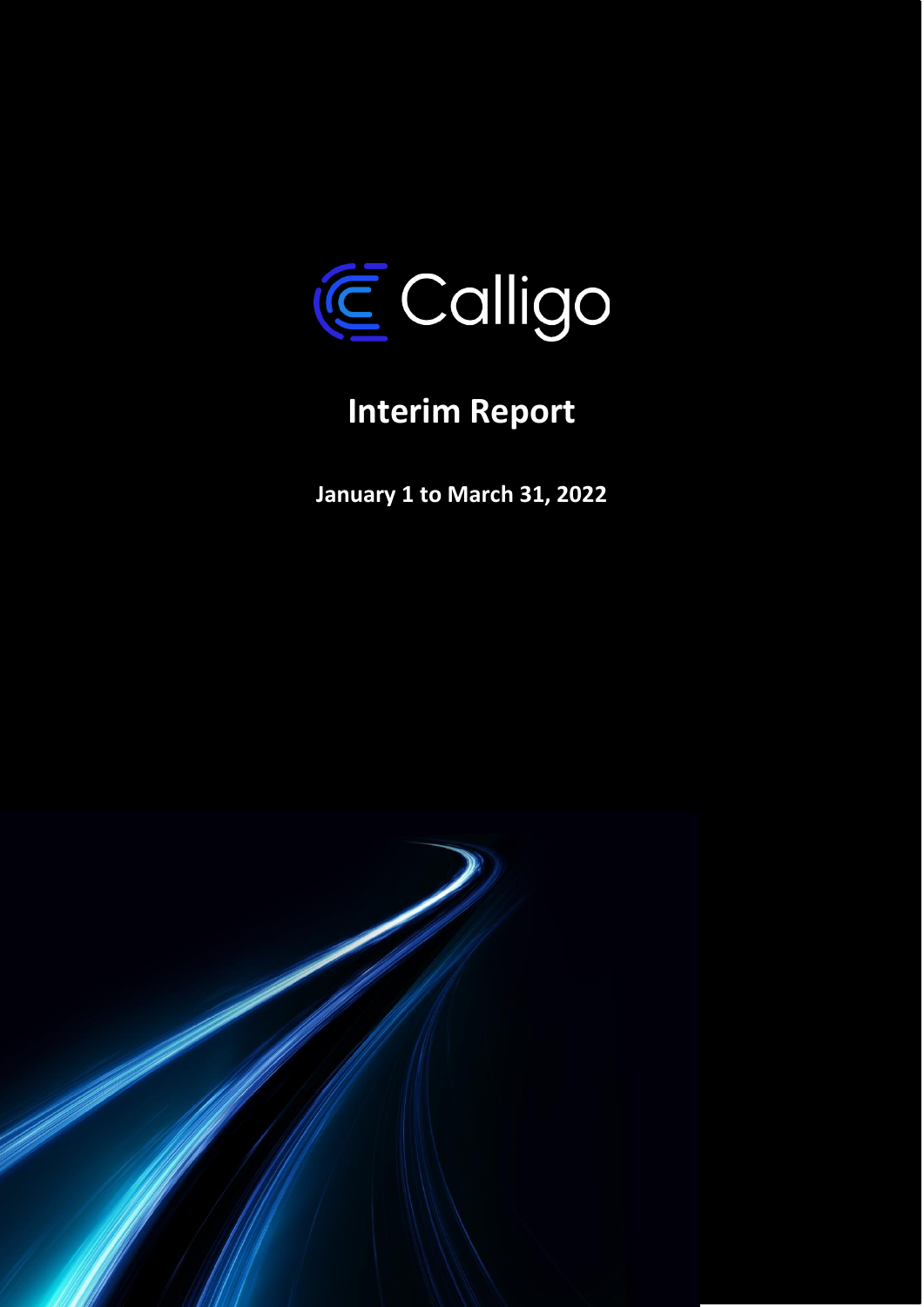

## **Calligo Interim Report (Unaudited)**

#### **CEO Statement**

The first quarter of FY22 was a successful start to the year for Calligo as we continue to deliver on our three year strategy. During the quarter we entered the final phase of our client rationalisation process (which will be fully completed by the end of Q2 FY22) following the acquisitions we completed during 2017 to 2020. We offloaded hundreds of small clients across Ireland and Canada, along with around a hundred small UK clients, reducing our client base from circa 1,400 to around 500 worldwide. While this reduced our top line revenue, it is a very conscious decision to improve our gross margins and the quality of our earnings. Furthermore, it allows us to enhance our service quality whilst at the same time improving our operational and financial efficiency. We expect to see the full benefits of our client rationalisation process during the  $2^{nd}$  half of FY22.

We met our key KPIs and targets, both operational and financially, as we completed the final phase of the pivot of the business to focus on delivering Managed Cloud and Data Services (Privacy, Science, Integration and Analytical/Visualisation).

During the period we continued to invest heavily in additional sales and marketing capacity, which is not only showing in the quality of opportunities coming through our pipeline, but also in the quality of the hires we have attracted in what is one of the most competitive labour markets in over a generation. The new focused corporate branding and messaging has already delivered record Q1 bookings with Q2 also tracking to reach a new all-time high. Our sales pipeline has more than tripled in the first five months of FY22 and continues to grow week on week.

We continue to be confident in delivering on our revenue and EBITDA targets for FY22 as new bookings translate into revenues in the coming quarters and the business starts to benefit from the operational efficiencies gained from the client rationalisations as well as our service pivot and focus.

#### **Financial Discussion**

FY21 revenues came in slightly behind expectations, mainly as a result of delays in some client projects and, to a lesser extent, an accelerated client rationalisation process. Costs were on plan, resulting in an Adj. EBITDA of £4.3m for the year.

Q1 FY22 revenues decreased by 2% year-on-year driven mainly by our client rationalisation process, especially in Ireland and Canada. Managed client churn is now substantially complete and we expect both markets to return to year-on-year growth later in the year. Revenue excluding Ireland and Canada increased 18% yearon-year. Q1 FY22 costs increased by 13.9% year-on-year reflecting accelerated investments in growth, mainly through additional employee expenses, and sales and marketing spend. Adj. EBITDA in Q1 FY22 was £0.7m at a margin of 10.1%.

Funds from operations was £0.4m. Investment in working capital was £1.4m in the quarter with approximately £1m of this being attributable to non-recurring transaction costs accrued at the end of December 21. Net cash outflows of £0.5m into debtors during the period comprised £0.25m for a variety of prepayments and £0.15m for new clients in the USA. Capex was £0.2m in the quarter, the majority of which related to an office refurbishment in the UK. Exceptional costs include £0.1m in respect of an aborted add-on acquisition transaction during the quarter. Net debt on 31 March 2022 was £29.3m implying a net leverage ratio of 7.5x based on the Adj. EBITDA for the last twelve months of £3.9m. We expect the net leverage ratio to decrease materially towards the end of the year.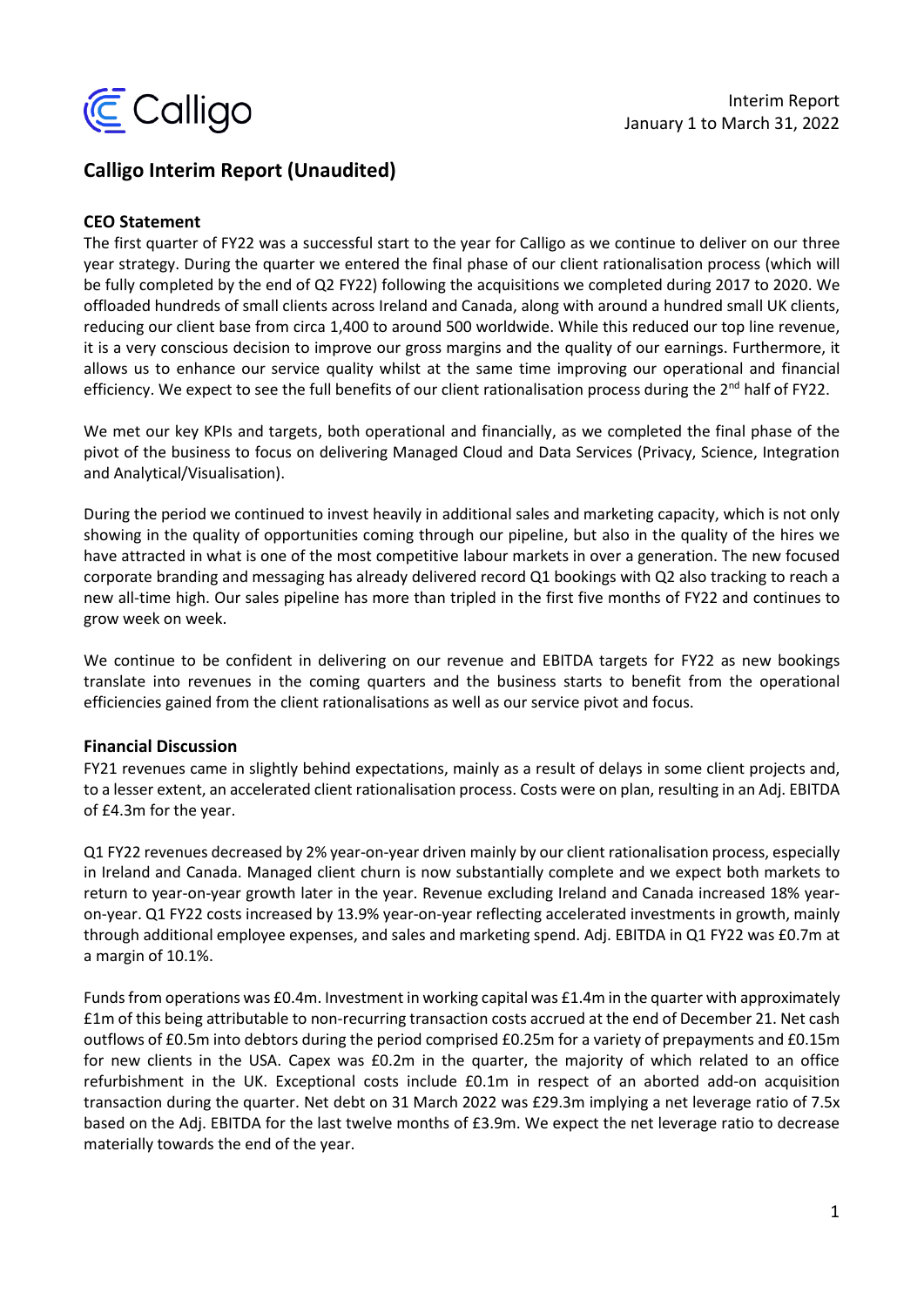

## **Consolidated Statement of Comprehensive Income**

|                                               |                | (Unaudited) | (Unaudited) $1$ | (Audited)    |
|-----------------------------------------------|----------------|-------------|-----------------|--------------|
| £ '000                                        | <b>Notes</b>   | 2022 Q1     | 2021 Q1         | <b>FY 21</b> |
| <b>Recurring Revenues</b>                     |                | 5,710       | 5,816           | 24,208       |
| Non-Recurring Revenues                        |                | 1,400       | 1,438           | 5,918        |
| <b>Total Revenue</b>                          |                | 7,110       | 7,254           | 30,126       |
| Cost of Sales <sup>2</sup>                    |                | (4, 152)    | (4, 267)        | (17,273)     |
| <b>Gross Profit</b>                           |                | 2,958       | 2,987           | 12,853       |
| <b>Employee Expenses</b>                      |                | (1,606)     | (1, 371)        | (5,703)      |
| Marketing                                     |                | (101)       | (144)           | (603)        |
| IT                                            |                | (174)       | (208)           | (868)        |
| Establishment                                 |                | (353)       | (273)           | (1, 293)     |
| Legal & Professional                          |                | (127)       | (112)           | (586)        |
| Other                                         |                | (98)        | (50)            | (324)        |
| <b>Total Expenses</b>                         |                | (2, 459)    | (2, 158)        | (9, 377)     |
| <b>EBITDA</b>                                 |                | 499         | 829             | 3,476        |
|                                               |                |             |                 |              |
| Memo: Adj. EBITDA                             |                |             |                 |              |
| <b>EBITDA</b>                                 |                | 499         | 829             | 3,476        |
| Management Adjustments                        | $\mathbf{1}$   | 218         | 272             | 830          |
| Adj. EBITDA                                   |                | 717         | 1,101           | 4,306        |
|                                               |                |             |                 |              |
| Depreciation & Amortisation                   |                | (2,623)     | (1,955)         | (8, 277)     |
| <b>Operating Income</b>                       |                | (2, 124)    | (1, 126)        | (4, 801)     |
| <b>Interest Expense and Similar Charges</b>   |                | (927)       | (529)           | (1, 185)     |
| Foreign Exchange Gain / (Loss)                |                | 355         | 778             |              |
| Exceptionals                                  | $\overline{2}$ | (738)       | (742)           | (4, 238)     |
| Loss on Disposal                              |                | (1)         | (3)             | (40)         |
| <b>Tax Charge</b>                             |                | (25)        | (27)            | 19           |
| <b>Net Income</b>                             |                | (3,460)     | (1,649)         | (10, 245)    |
|                                               |                |             |                 |              |
| Foreign Exchange Differences on Retranslation |                | (121)       | (50)            | (21)         |
| <b>Total Comprehensive Income</b>             |                | (3,581)     | (1,699)         | (10, 266)    |
|                                               |                |             |                 |              |
| Recurring Revenues / Total Revenue %          |                | 80.3%       | 80.2%           | 80.4%        |
| <b>Gross Profit Margin %</b>                  |                | 41.6%       | 41.2%           | 42.7%        |
| Adj. EBITDA Margin %                          |                | 10.1%       | 15.2%           | 14.3%        |

<sup>1</sup> *Q1 21 is audited as part of the FY 21 audit but not in isolation.*

<sup>2</sup> *FY 21 includes direct labour costs of £7.9m which have been reported within employment costs in the audited financial statements. Gross margin in the audited financial statements for FY 21 is 68.5%.*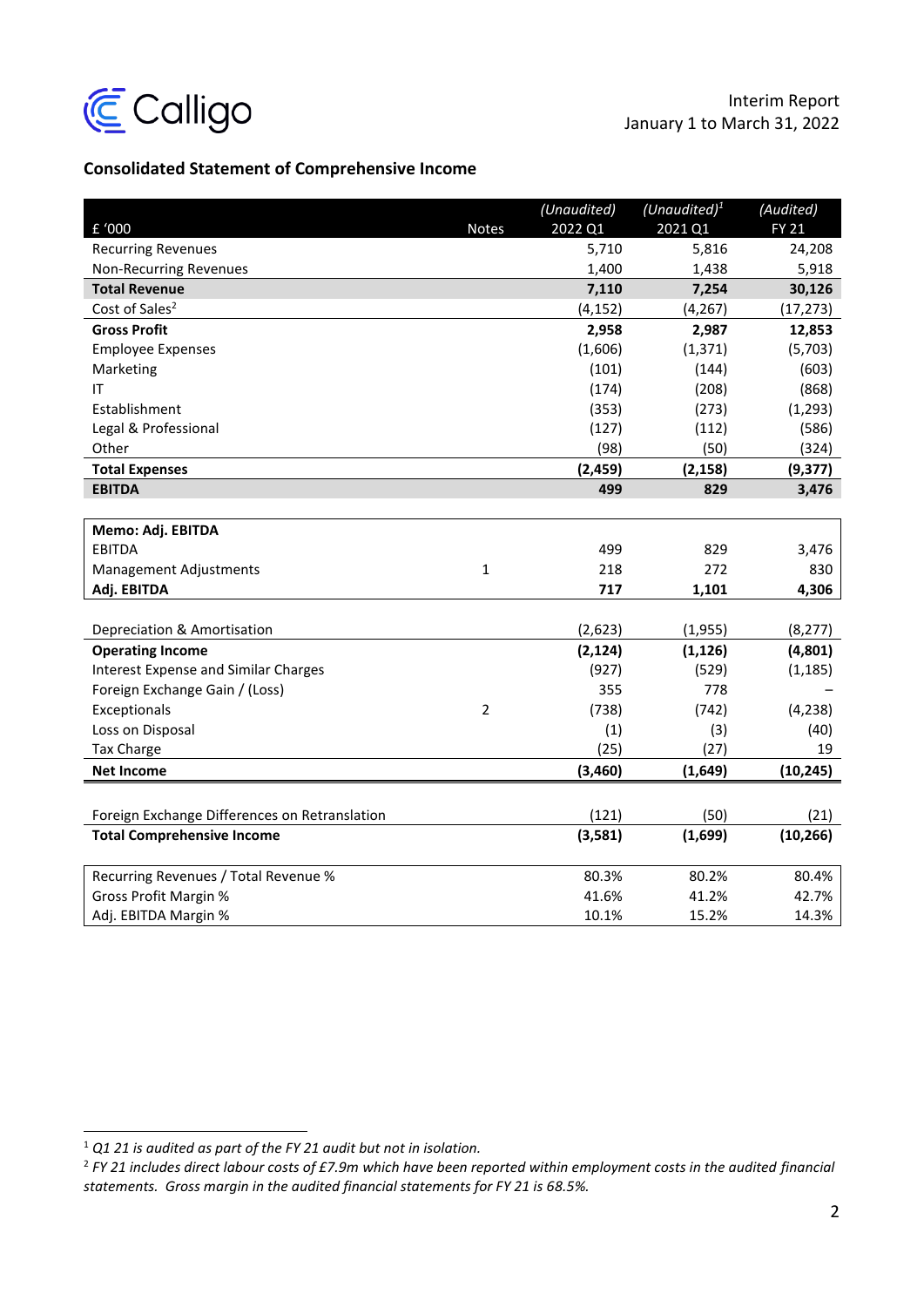

## **Consolidated Statement of Cash Flows**

|                                                     |              | (Unaudited) |
|-----------------------------------------------------|--------------|-------------|
| £ '000                                              | <b>Notes</b> | 2022 Q1     |
| <b>EBITDA</b>                                       |              | 499         |
| Loss on Disposal                                    |              | 1           |
| Provision for Unrealised Foreign Exchange Movements |              | 120         |
| <b>Exceptionals Paid</b>                            |              | (351)       |
| <b>Tax Paid</b>                                     |              | 97          |
| <b>Funds From Operations</b>                        |              | 366         |
| <b>Movements in Debtors</b>                         |              | (523)       |
| <b>Movements in Creditors</b>                       |              | (916)       |
| <b>Change in Working Capital</b>                    |              | (1, 439)    |
| <b>Cash Flow From Operations</b>                    |              | (1,073)     |
|                                                     |              |             |
| Investments                                         |              | (166)       |
| <b>Cash Flow From Investments</b>                   |              | (166)       |
|                                                     |              |             |
| Net Movement in Leases                              |              | (274)       |
| <b>Interest Paid</b>                                |              | (922)       |
| <b>Cash Flow From Financing</b>                     |              | (1, 196)    |
|                                                     |              |             |
| <b>Net Change in Cash</b>                           |              | (2, 435)    |
| <b>Opening Cash</b>                                 |              | 15,495      |
| <b>Closing Cash</b>                                 |              | 13,060      |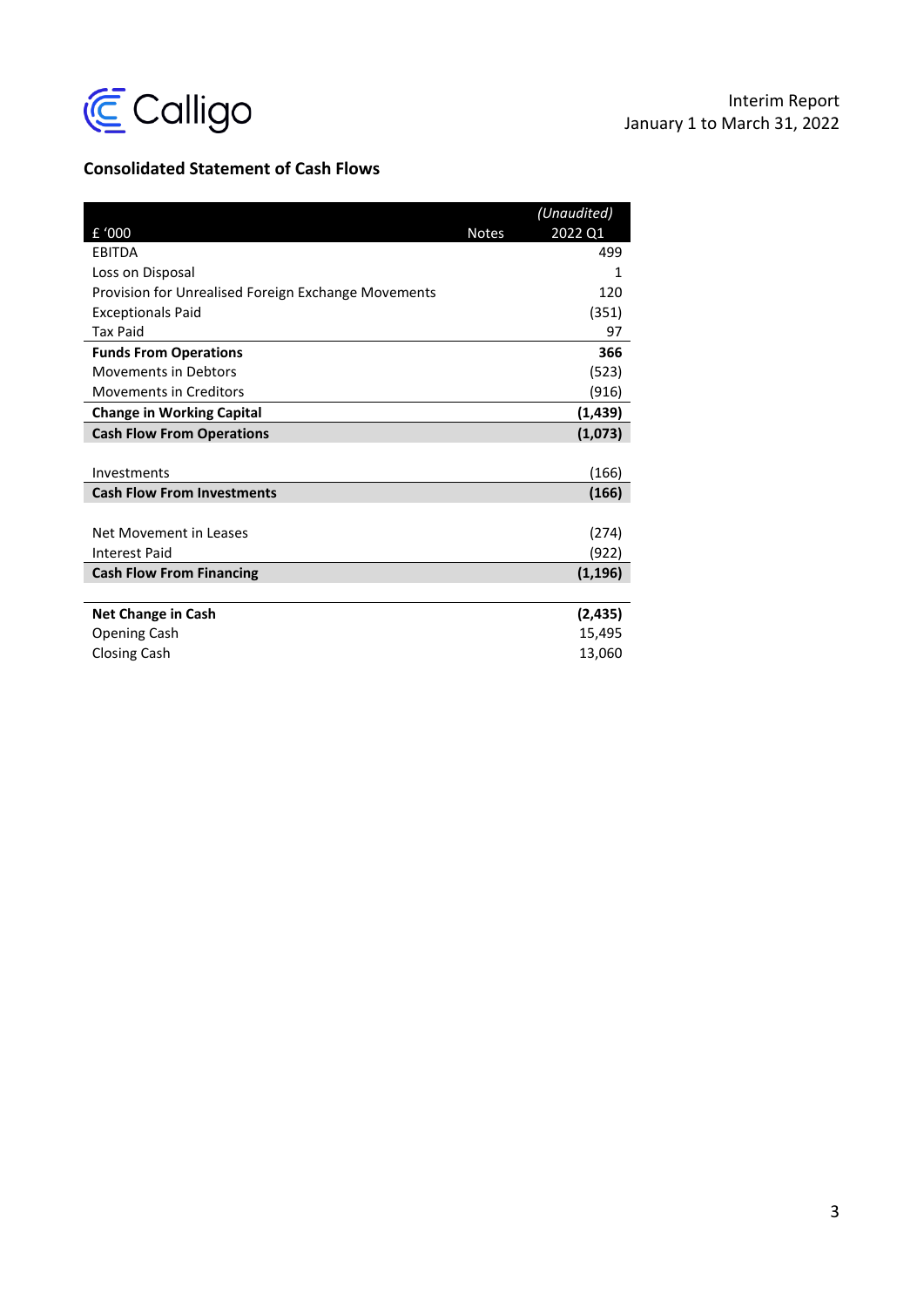

# **Consolidated Statement of Financial Position**

|                                       |              | (Unaudited) | (Audited) |
|---------------------------------------|--------------|-------------|-----------|
| £ '000                                | <b>Notes</b> | 31-Mar-22   | 31-Dec-21 |
| <b>Intangible Fixed Assets</b>        |              | 17,003      | 18,995    |
| <b>Tangible Fixed Assets</b>          |              | 3,604       | 3,700     |
| <b>Fixed Assets</b>                   |              | 20,607      | 22,695    |
|                                       |              |             |           |
| <b>Trade Debtors</b>                  |              | 4,186       | 3,865     |
| Other Debtors & Prepayments           |              | 821         | 619       |
| Cash & Cash Equivalents               | 3            | 13,060      | 15,495    |
| <b>Current Assets</b>                 |              | 18,067      | 19,979    |
|                                       |              |             |           |
| <b>Total Assets</b>                   |              | 38,674      | 42,674    |
| Trade Creditors (Less Than One Year)  |              | 1,448       | 2,209     |
| <b>Other Creditors &amp; Accruals</b> |              | 1,882       | 1,899     |
| Deferred Income (Short-Term)          |              | 654         | 539       |
| Taxation                              |              | 285         | 162       |
| Leases (Short-Term)                   |              | 790         | 999       |
| Interest                              |              | 35          | 29        |
| <b>Current Liabilities</b>            |              | 5,094       | 5,837     |
| <b>Net Current Assets</b>             |              | 33,580      | 36,837    |
|                                       |              |             |           |
| Trade Creditors (More Than One Year)  |              |             |           |
| Deferred Income (Long-Term)           |              |             |           |
| Leases (Long-Term)                    |              | 648         | 714       |
| Senior Debt                           | 3            | 40,908      | 40,518    |
| Other Long-Term Liabilities           |              |             |           |
| <b>Long-Term Liabilities</b>          |              | 41,556      | 41,232    |
| <b>Total Liabilities</b>              |              | 46,650      | 47,069    |
|                                       |              |             |           |
| <b>Net Assets</b>                     |              | (7, 976)    | (4, 395)  |
|                                       |              |             |           |
| Share Capital & Premium               |              | 24,457      | 24,457    |
| <b>Retained Earnings</b>              |              | (33, 514)   | (29, 933) |
| <b>Other Reserves</b>                 |              | 1,081       | 1,081     |
| Shareholders' (Deficits) / Funds      |              | (7, 976)    | (4, 395)  |